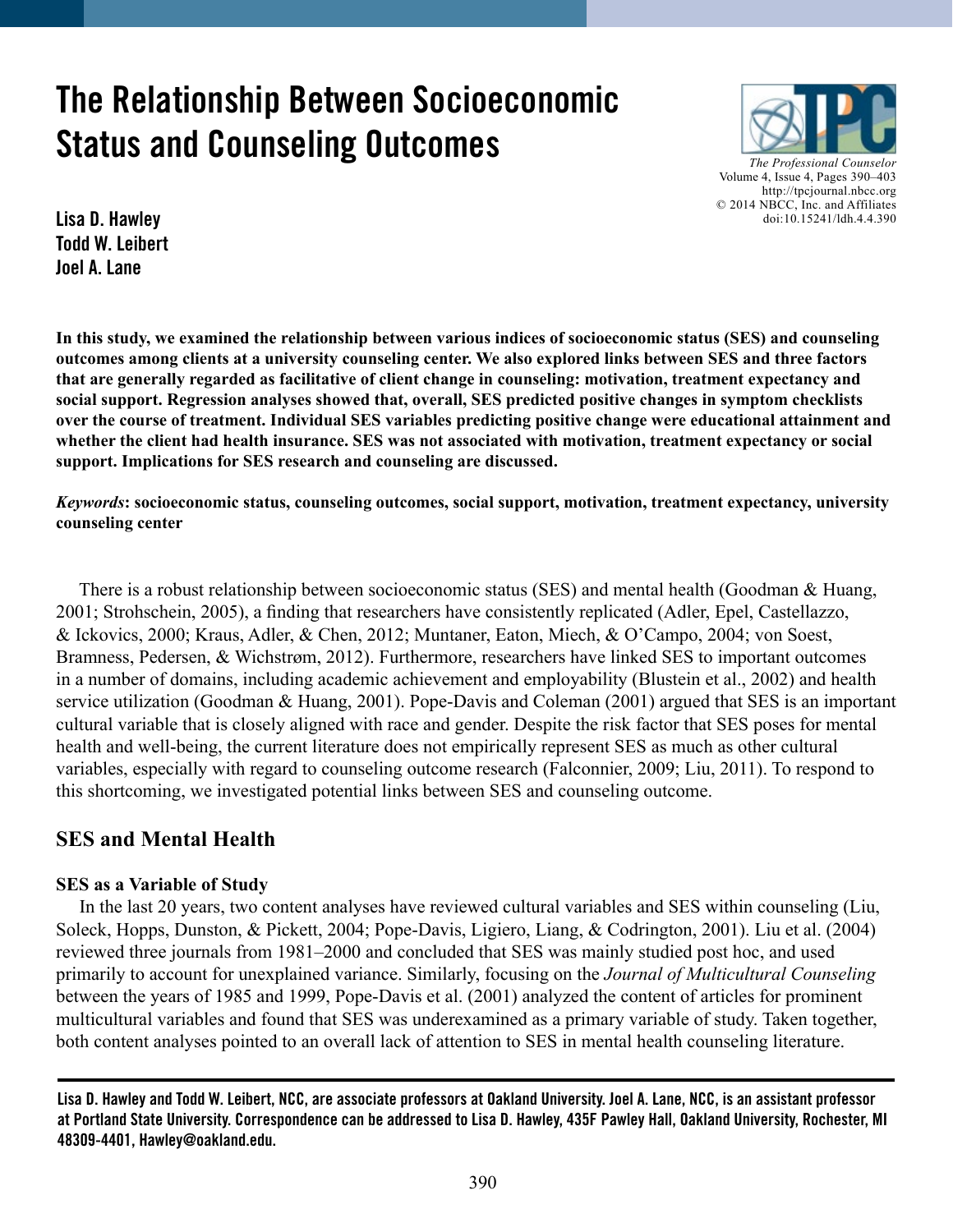There is agreement regarding the multicultural and social justice relevance of economic empowerment and SES in the field of counseling (Ratts, Toporek, & Lewis, 2010); however, available SES counseling literature is predominantly conceptual and not empirical. There are several possibilities for the overall lack of empirical investigations into SES and counseling outcomes. First, only recently have mental health counselors made a concerted effort to empirically demonstrate counseling outcomes (Hays, 2010). In addition, Smith, Chambers, and Bratini (2009) opined that, while research on the pathogenic impact of poverty on emotional well-being is robust and logical, the development of practitioner-based interventions has been limited. The counseling profession has not been a leader in empirically studying this complex variable, which further limits the profession's contributions to research-based interventions. Moreover, SES is complex (Liu et al., 2004); its etiology is often interconnected with mental health risk factors. One challenge of SES research, then, is effectively conceptualizing which aspect of the variable to address first. This challenge is best expressed in the old adage "Which came first, the chicken or the egg?" In other words, do lower SES levels lead to higher rates of mental health disorders or do higher rates of mental health disorders lead to lower SES levels? Eaton, Muntaner, Bovasso, and Smith (2001) identified four possible answers: (a) Lower SES raises the risk of developing a mental health disorder, (b) lower SES prolongs the duration of a mental health disorder episode, (c) mental health disorders lead to downward social mobility or (d) mental health disorders hinder attainment of upward SES status. It also is plausible that these answers are not mutually exclusive, further complicating the role of SES in mental health.

### **Objective Versus Subjective Indicators of SES**

 Another possible reason for the limited pursuit of SES research is the difficulty in operationalizing SES. As a construct, SES is multifaceted, impeding the use of discrete variables (Liu et al., 2004). Frequently it is measured using objective, actuarial data such as household income, occupation, zip code and healthcare coverage. However, Braveman et al. (2005) demonstrated that objective indicators of SES, such as education and income, are inadequate because they are not interchangeable with other SES indicators of wealth, education and neighborhood (e.g., zip code clusters). Braveman et al. (2005) concluded that better measures were needed, especially subjective SES measures, such as perceptions of financial security and broad, culturally driven definitions such as lower-, middle- and upper-class SES levels (Adler et al., 2000; Dennis et al., 2012). Other researchers have reached similar conclusions after using both subjective and objective markers of SES (Adler et al., 2000; Hillerbrand, 1988). Even formal measures of SES, including the Hollingshead's SES indicator (Hollingshead, 2011) and the Duncan Socioeconomic Index (Duncan, 1961), make limited use of subjective measurement strategies. Liu, a leading advocate for the study of SES in counseling, emphasized the need for a multidimensional approach for data collection to best capture contemporary client experiences (Liu, 2011; Liu et al., 2004). In this article, we integrate subjective and objective variables and examine their impact on clinical outcomes.

#### **SES and Clinical Outcomes**

 In general, psychotherapy reviews show that higher SES is associated with greater therapy retention (Clarkin & Levy, 2004; Petry, Tennen, & Affleck, 2000). However, SES is not consistently related to symptom reduction (Petry et al., 2000). On the other hand, SES does relate to counselor perceptions of the client. For example, in one study at a university counseling center, 163 case files were randomly selected to evaluate the association between the Hollingshead SES rating scale and therapy outcome (Hillerbrand, 1988). According to the results, counselors rated clients with lower SES levels as having greater dysfunction, greater goal disagreement about treatment and less successful counseling outcomes. Mental health practitioners have perceived clients as less motivated when they have lower SES levels (Leeder, 1996) and lack similar social support (Beatty, Kamarck, Matthews, & Shiffman, 2011). In another study, counselors and counselor trainees rated case vignettes and videos of presenting problems featuring clients from either lower or higher SES (Dougall & Schwartz, 2011).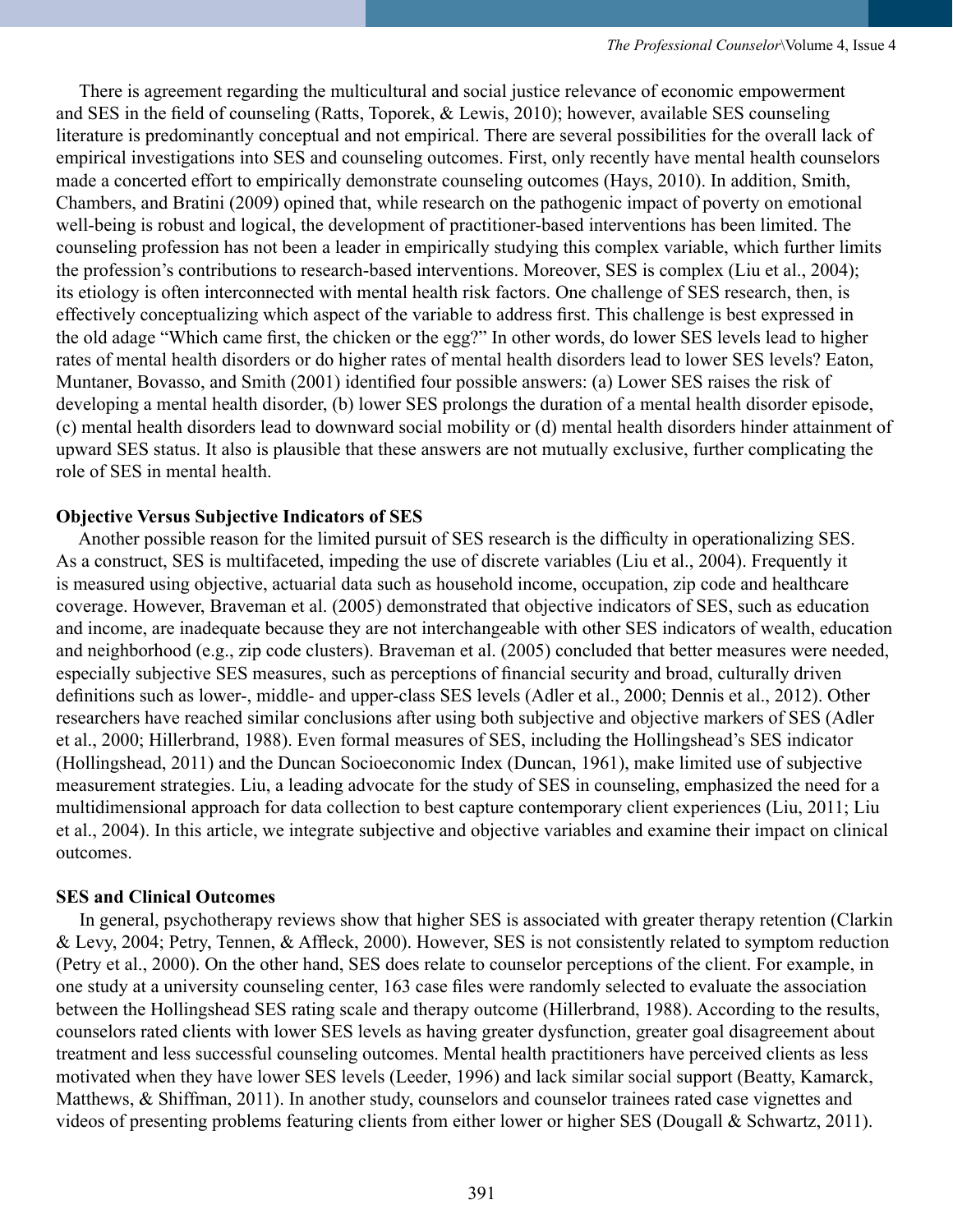Again, counselors rated lower-SES clients as having more severe problems than higher-SES clients. These results reflect other research investigating perceptions and attitudes about lower-SES populations. Historically, clinicians have tended to view poorer clients as lacking in effort (Feagin, 1975; Kluegel & Smith, 1986) and motivation (Seccombe, James, & Walters, 1998), and as being apathetic and passive (Leeder, 1996). Although these studies provide some useful information regarding the present line of inquiry, studies related to clinical outcome and SES as a main variable of study are sparse (Liu, 2011). There is a need to better refine and understand the relationship between SES and mental health.

### **Present Study**

 To address the dearth of counseling outcome studies examining SES, the primary purpose of the present study was to prospectively explore the relationship between SES indicators and counseling outcome. In light of the aforementioned SES literature (e.g., Braveman et al., 2005; Adler et al., 2000), we conceptualized SES as including a combination of objective data and subjective self-perceptions regarding class. Thus, in operationalizing SES as a variable of study, we collected commonly researched objective indices—namely educational attainment, household income and health insurance status, as well as subjective data including client perceptions of financial security and class level.

 In the present study, we also examined potential links between SES and three psychological variables thought to facilitate positive change through counseling: client motivation, treatment expectancy and social support. Also of interest was the degree to which the expectation of positive outcome through therapy was linked to SES and counseling outcome. If lower-SES clients indeed fit the perception of increased apathy, we conjectured that these clients would report lower levels of expectation for improvement. Lastly, social support was relevant to this study because it can minimize the impact of lower SES on mental health (Beatty et al., 2011). For example, in a recent study of homeless individuals, social support mediated everyday stressors (Irwin, LaGory, Richey, & Fitzpatrick, 2008). Additionally, Beatty et al. (2011) showed that lower childhood SES was related to less perceived social support. In summary, lower SES level is potentially related to reduced client motivation, treatment expectancy and social support.

 Thus, we tested two main hypotheses. First, we hypothesized that lower SES levels were linked to lower levels of client motivation, treatment expectancy and subjective social support. Second, we hypothesized that objective SES variables (e.g., education level, income, health insurance status) and subjective SES variables (e.g., perceived financial security, perceived SES) predicted counseling outcome. Because results have been inconclusive about the primacy of objective versus subjective SES variables, as well as the most predictive combination of SES variables, we entered both sets of predictors into one block of a regression analysis to explore which variables uniquely accounted for variance in outcome. Finally, we tested whether psychological variables (e.g., client motivation, treatment expectancy, social support) explained outcome variance beyond that accounted for by SES variables.

# **Method**

### **Participants and Procedure**

 Study participants were adult clients starting counseling at an on-campus university training center. The center, located in a Midwestern suburban area, serves both university students and individuals from surrounding communities at no cost, and is staffed by students enrolled in a CACREP-accredited counseling program.

 Between January and April 2010, front desk staff at the training center provided new adult clients with the consent form and study measures, which included the Outcome Questionnaire-45.2 (OQ; Lambert et al., 2003),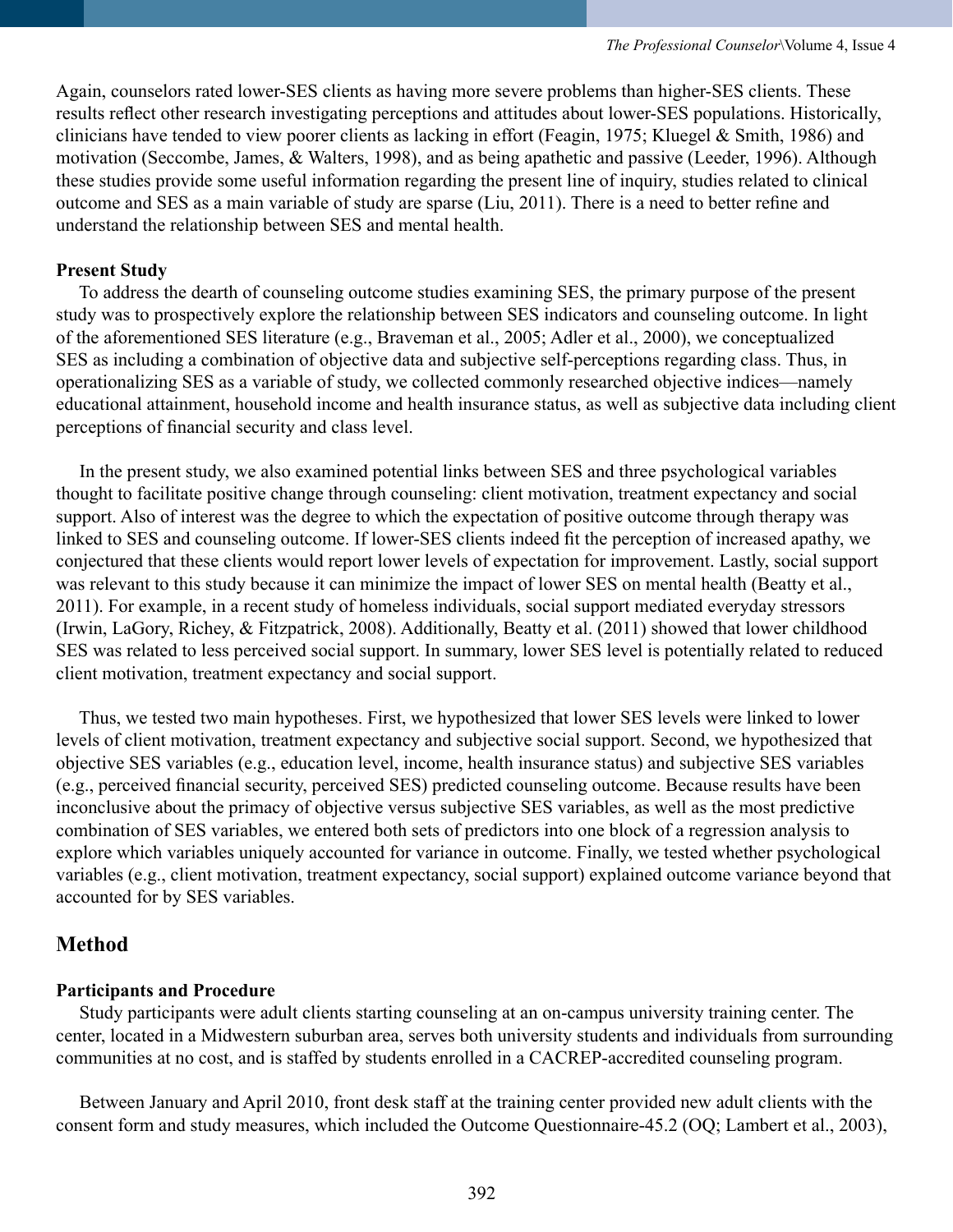one item from the Social Adjustment Scale-Self Report (SAS-SR; Weissman & Bothwell, 1976), the Subjective Social Support (SSS) subscale of the Duke Social Support Index (DSSI; Blazer, Hybels, & Hughes, 1990), the Treatment Expectancy Scale (TES; Sotsky et al., 1991), and numerous demographic questions including gender, race, age, relationship status, reasons for entering counseling, income, educational attainment and health insurance status. Clients who consented to participate completed all forms and returned them to the front desk before beginning their initial counseling session. Participants completed the OQ prior to each subsequent counseling session. The method of asking participants to complete OQs prior to each session offers at least two advantages for outcome researchers (Ogles, Lambert, & Fields, 2002): (a) It reduces confusion over when to administer outcome measures, and (b) it reduces potential data loss from unexpected dropout because the last available measure serves as the posttest (Ogles et al., 2002). In the current study, 54 clients consented to participate and completed an initial OQ, at least one additional OQ (posttest) and the other study measures.

 The clients reported coming to counseling to address various personal and career-related issues such as relationship difficulties, anxiety, depression, job loss and career transition. The majority estimated that their presenting concern had lasted on and off for the last few years (38.8%). The ages of the participating clients ranged from 19–79 years old ( $M = 38.76$ ,  $SD = 12.41$ ) and most (61.2%) were female. The majority of the sample described themselves as Caucasian (91.8%) and married/partnered (30.6%). Others reported being unmarried (24.5%), divorced/widowed/separated (22.4%) or dating (22.4%). The majority of the sample reported being employed (65.3%), with 16.3% indicating no job and 18.4% leaving the response blank. One participant was a university student.

### **Measures**

 **Outcome Questionnaire-45.2.** The OQ is a standardized, 45-item self-report instrument that is commonly used as a general "index of mental health" (Lambert et al., 2003, p. 10). The items utilize 5-point Likert scale responses ranging from 0 (never) to 4 (almost always) to determine the severity of various symptoms and psychosocial stressors, resulting in a score ranging from 0–180. Concurrent validity has been established between the OQ Total Score and various other measures of symptomology (e.g., Behavior and Symptom Identification Scale [BASIS-32] Depression and Anxiety subscale; Doerfler, Addis, & Moran, 2002). Construct validity is demonstrated by the OQ's sensitivity to client change and ability to discriminate between clinical and non-clinical populations (Lambert et al., 2003). The manual (Lambert et al., 2003) reports high internal consistency ( $\alpha$  = .93) and 10-week test-retest reliability (.66–.86).

 **Objective SES.** Objective SES was operationalized using three indicators: education level, income and health insurance. For education level, participants indicated their educational attainment, with answer choices ranging from 1 (some high school) to 8 (Ph.D. or equivalent). Income level was assessed by asking participants to indicate their yearly household income, with a continuum of choices ranging from 1 (under \$10,000) to 8 (over \$100,000) in \$10,000–\$20,000 increments. Health insurance was dichotomously assessed by asking participants to indicate whether they were receiving health insurance benefits—either through an employer, Medicaid or other source—or were uninsured (see Table 1 for descriptive statistics regarding the SES variables).

 **Subjective SES.** Subjective SES was operationalized using two indicators: perceived financial security and perceived SES. Perceived financial security was measured using one item from the SAS-SR (Weissman & Bothwell, 1976). Participants were asked if they had had enough money for their financial needs in the past 2 weeks. The item was rated on a 5-point scale ranging from 1 (I had great financial difficulty) to 5 (I had enough money for needs). Regarding perceived SES, participants were asked to choose "the economic class that best describes you" on a three-point scale corresponding to either 1 (lower), 2 (middle) or 3 (upper economic class). With each subjective variable, we did not analyze differences between financially independent versus dependent clients since only one participant was a university student.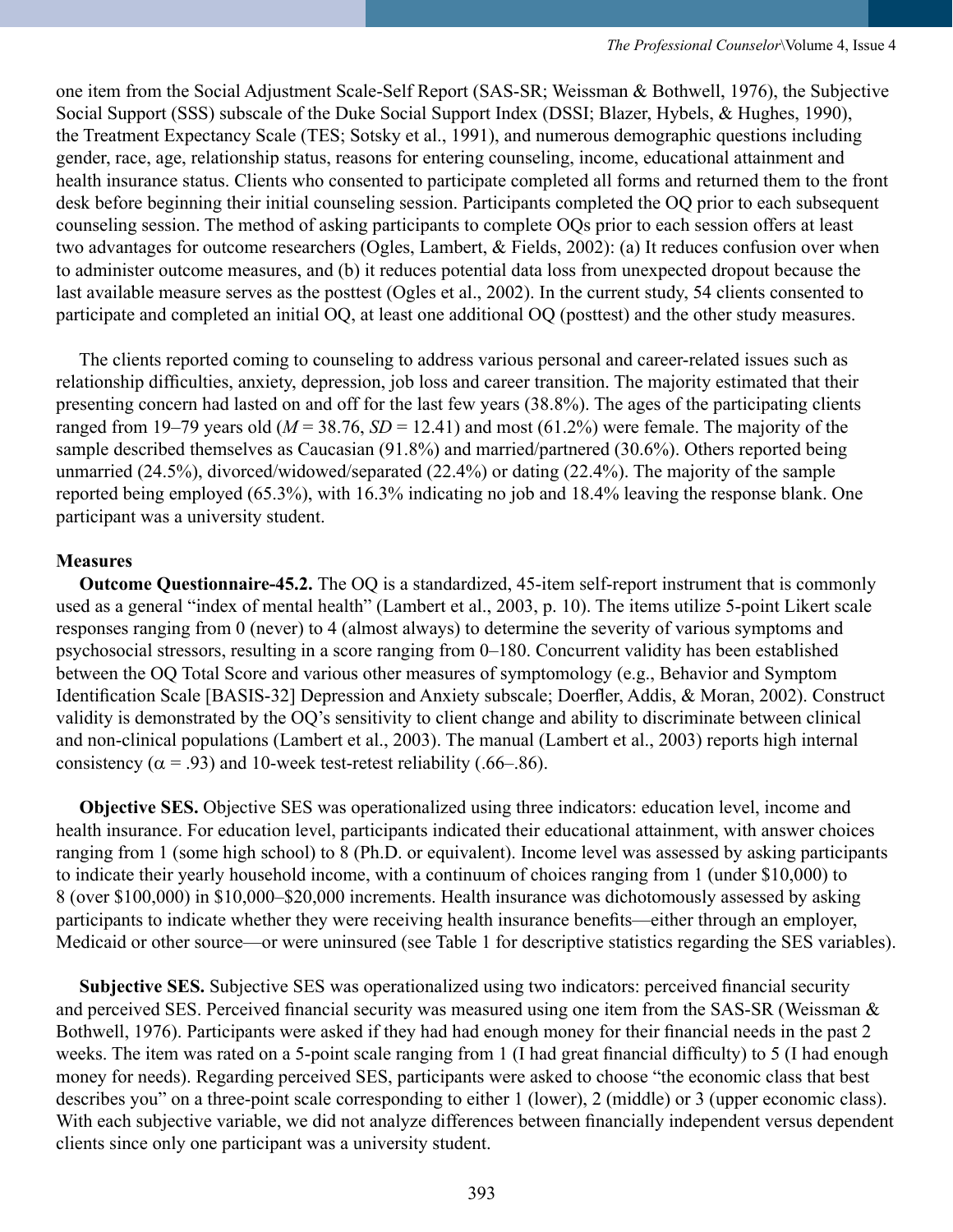### **Table 1**

### *Frequencies of Participant Responses for SES Variables (N = 49)*

| Variable                                                                                                                                                                                                                                    | M(SD)      | $\frac{0}{0}$                                                            | (n)                                                    |
|---------------------------------------------------------------------------------------------------------------------------------------------------------------------------------------------------------------------------------------------|------------|--------------------------------------------------------------------------|--------------------------------------------------------|
| <b>Education</b> level                                                                                                                                                                                                                      | 1.80(1.08) |                                                                          |                                                        |
| Did not finish high school<br>1.<br>2.<br>High school diploma or equivalent<br>3.<br>Some college<br>Undergraduate degree<br>4.<br>5.<br>In master's program<br>6.<br>Master's degree<br>7.<br>In doctoral program<br>8.<br>Doctoral degree |            | $0.0\%$<br>4.1%<br>40.8%<br>40.8%<br>$2.0\%$<br>10.2%<br>2.0%<br>$0.0\%$ | (0)<br>(2)<br>(20)<br>(20)<br>(1)<br>(5)<br>(1)<br>(0) |
| Income level                                                                                                                                                                                                                                | 4.04(1.99) |                                                                          |                                                        |
| $$0 - $10,000$<br>1.<br>2.<br>\$10,000-\$20,000<br>3.<br>\$20,000-\$30,000<br>\$30,000-\$40,000<br>4.<br>\$40,000-\$60,000<br>5.<br>6.<br>\$60,000-\$80,000<br>\$80,000-\$100,000<br>7.<br>> \$100,000<br>8.                                |            | 4.1%<br>22.4%<br>26.5%<br>8.2%<br>8.2%<br>18.4%<br>$6.1\%$<br>6.1%       | (2)<br>(11)<br>(13)<br>(4)<br>(4)<br>(9)<br>(3)<br>(3) |
| Health insurance status<br>1 <sub>1</sub><br>Uninsured                                                                                                                                                                                      |            | 46.9%                                                                    | (23)                                                   |
| 2.<br>Insured                                                                                                                                                                                                                               |            | 53.1%                                                                    | (26)                                                   |
| Perceived financial security<br>Great financial difficulty<br>1.<br>2.<br>Usually not enough money<br>3.<br>Enough money half the time<br>4.<br>Usually enough money<br>5.<br>Enough money for needs                                        | 3.45(1.57) | 20.4%<br>10.2%<br>10.2%<br>22.4%<br>36.7%                                | (10)<br>(5)<br>(5)<br>(11)<br>(18)                     |
| Perceived SES                                                                                                                                                                                                                               | 1.73(0.49) |                                                                          |                                                        |
| Lower economic class<br>1.<br>2.<br>Middle economic class<br>3.<br>Upper economic class                                                                                                                                                     |            | 28.6%<br>69.4%<br>2.0%                                                   | (14)<br>(34)<br>(1)                                    |

 **Subjective Social Support.** Social support was measured using the SSS subscale of the DSSI (Blazer et al., 1990). The SSS consists of 10 items rated on a 3-point scale; for this study, however, a 5-point Likert-type scale was used, resulting in a possible range of 10–50. Prior studies incorporating the 5-point scale have demonstrated enhanced internal consistency compared to the 3-point scale of the original version, and comparable scale correlations indicative of concurrent validity (Leibert, 2010). Items pertain either to the perceived frequency of positive, fulfilling family and peer interactions ( $1 =$  none of the time,  $5 =$  all of the time) or to the degree of satisfaction with family and peer relationships ( $1 =$  extremely dissatisfied,  $5 =$  extremely satisfied). Internal consistency was good in the present study ( $\alpha$  = .82).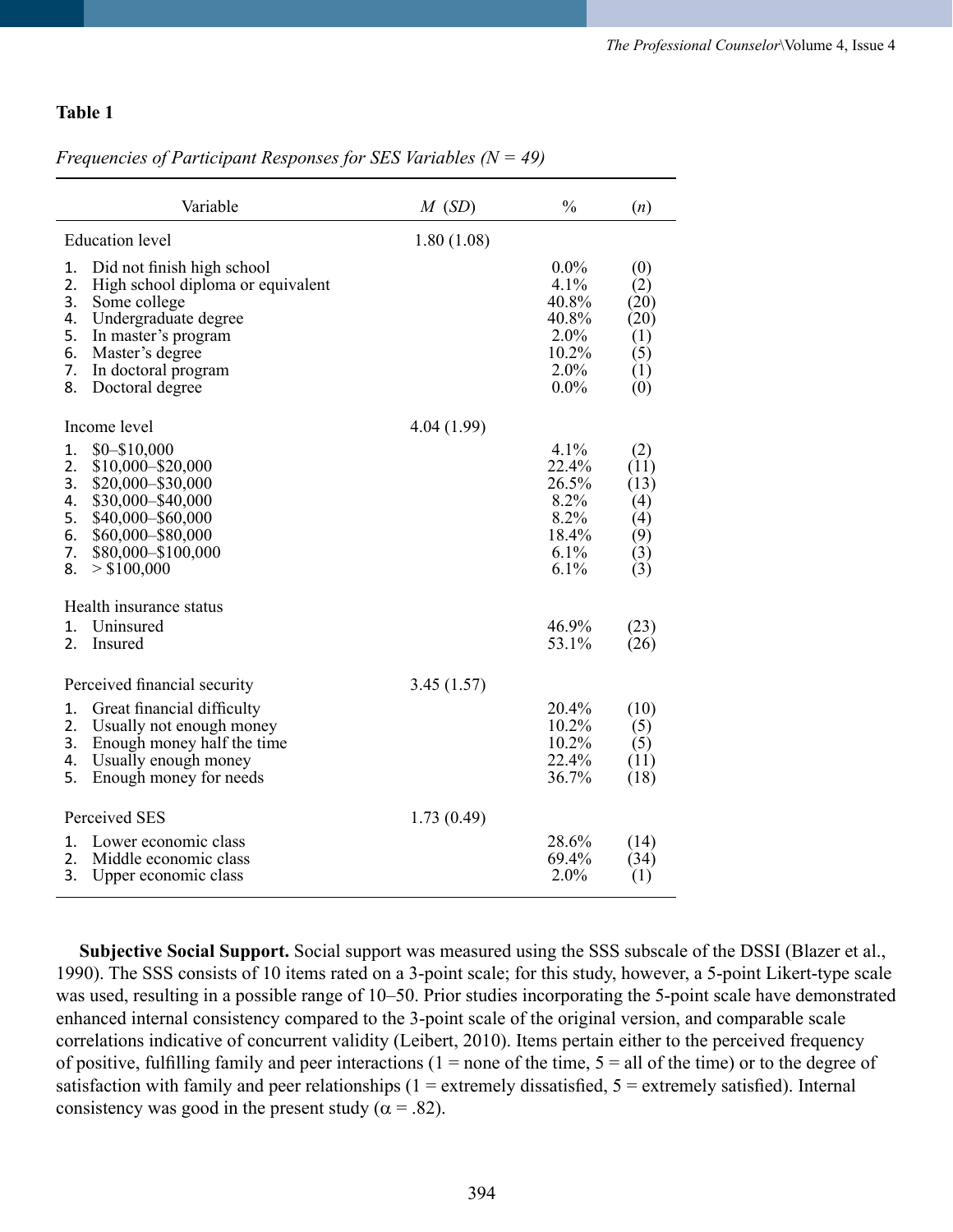**Client Motivation for Therapy Scale.** Motivation, conceptualized using self-determination theory (Ryan & Deci, 2000), postulates six types of motivation along a continuum from intrinsic to external to no motivation (i.e., amotivation). The 24-item Client Motivation for Therapy Scale (CMOTS; Pelletier, Tuson, & Haddad, 1997) has six 4-item subscales that measure each type of motivation while one is receiving therapy. We were interested in two CMOTS subscales that could be used before counseling began in order to assess pretreatment motivation levels potentially associated with SES variables. Those subscales included identified motivation (e.g., attending counseling "because I would like to make changes to my current situation") and external motivation (e.g., attending counseling "because other people think that it's a good idea for me to be in therapy"). Participants rated their reasons for participating in counseling on a 7-point scale ( $1 =$  does not correspond at all, 7 = corresponds exactly). A summary score for each subscale was created using its arithmetic mean. The CMOTS was validated on 138 inpatient and outpatient clients seeking help for a variety of mental health concerns (e.g., self-esteem, interpersonal problems; Pelletier et al., 1997). Internal reliability coefficients in the present study were acceptable for identified motivation ( $\alpha$  = .76) and external motivation ( $\alpha$  = .80).

 **Treatment Expectancy Scale.** Client expectation for positive treatment outcome was measured using the TES (Sotsky et al., 1991). The TES consists of a single item: "Which of the following best describes your expectations about what is likely to happen as a result of your treatment?", with responses ranging from "I don't expect to feel any different" (1) to "I expect to feel completely better" (5). Although reliability data was not reported, the TES was one of the strongest client predictors of outcome in the National Institute of Mental Health Treatment of Depression Collaborative Research Program, a large randomized control trial (Meyer et al., 2002; Sotsky et al., 1991).

### **Analyses**

 Data analyses followed the guidelines for outcome research that Ogles et al. (2002) outlined. Primary analyses included correlation and multiple regression techniques, beginning with tests of the assumptions of regression (Cohen, Cohen, West, & Aiken, 2003). A repeated measures *t* test was used to evaluate pre-post change, and ANCOVAs were used to test the need to include various covariates as control variables in the regression analyses. For each participant, the initial OQ total score was considered the pretest score and the last OQ completed was used as the posttest. Because computing a simple difference score between pretest and posttest is subject to regression to the mean (i.e., highest initial scores change the most), we analyzed outcome by partialing out the OQ pretest scores from OQ posttest scores in the first step of the hierarchical multiple regression analysis (Hill & Lambert, 2004). Before conducting hypothesis tests, we inspected data for potential violations of univariate and multivariate assumptions in multiple regression analyses, including outliers, atypical scores, multicollinearity and assumptions of linearity, normality and homoscedasticity (Cohen et al., 2003). Five cases showed highly atypical scores according to recommended cutoff guidelines (Cohen et al., 2003) in small data sets (i.e., *DFFITS* > 1) and were removed before hypothesis testing. No further problems were evident.

 Initial analyses were conducted to determine whether any demographic variables should be included as covariates in the regression model. Aside from age and length of time in counseling, demographic variables were categorical: gender, marital status (unmarried versus married) and employment status (unemployed versus employed). These variables were dummy coded for the analysis. Separate ANCOVAs were run for the three categorical variables with OQ pretest scores entered as the covariate. The three categorical variables were not significantly related to outcome (*ps* ranged from .29 to .84). A simple regression evaluating age on outcome with OQ pretest scores partialed out showed no significance  $(p = .77)$ . Because the amount of time in counseling may have affected how much change had occurred at posttest, we regressed OQ posttest scores on length of time in counseling, controlling for OQ pretest scores. The regression showed no effect of length of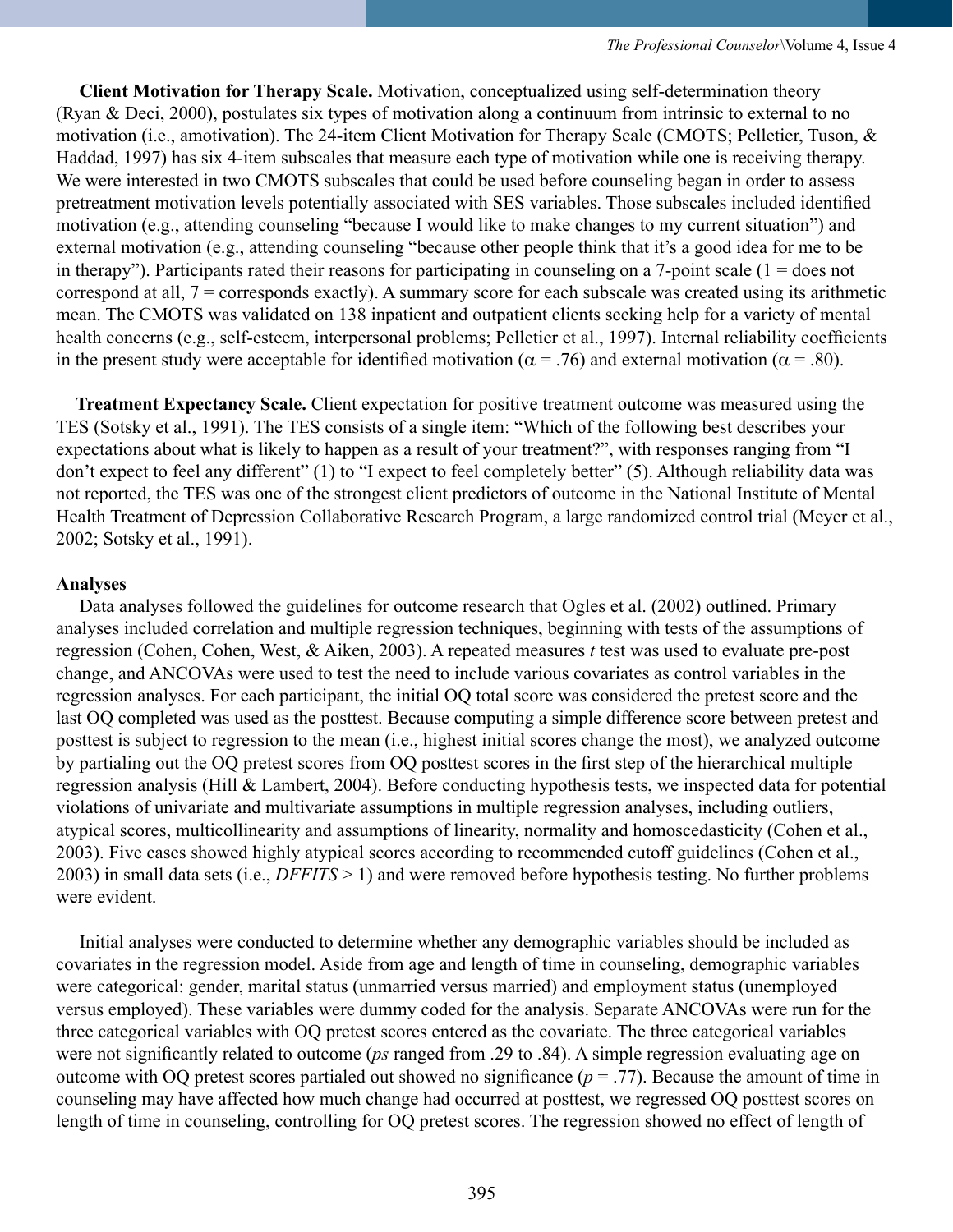time in counseling on amount of change  $(p = 0.12)$ . Therefore, no demographic variables were included in the hierarchical multiple regression.

# **Results**

A repeated measures *t* test showed that client OO's significantly improved from pretreatment ( $M = 72.6$ , *SD* = 19.1) to the final session of counseling  $(M = 64.0, SD = 20.0)$ ,  $t(48) = 5.42, p < .001$ . To test our first hypothesis that lower SES levels would be linked to lower levels of client motivation, treatment expectancy and subjective social support, we conducted zero-order correlations for continuous variables. Table 2 displays the results, starting with objective SES variables (e.g., education level, income) and subjective SES variables (e.g., perceived financial security, perceived SES), followed by the two indicators of motivation (identified and external), as well as treatment expectancy and social support. For the dichotomously coded objective SES variable, health insurance status, independent samples *t* tests were conducted on the four dependent variables of identified motivation, external motivation, treatment expectancy and subjective social support. Reported effect sizes adhered to Cohen's (1992) conventions for correlations, with small, medium and large effect sizes corresponding to  $r = .10$ ,  $r = .30$ , and  $r = .50$ , respectively.

# **Table 2**

*Summary of Intercorrelations for Continuous SES Indicators with Social Support, Treatment Expectancy and Motivation Scores*

| Measure                  | $\mathbf{1}$ | $\overline{2}$ | 3 <sup>7</sup> | $\overline{4}$ | 5      | 6      | $\tau$ | 8 |
|--------------------------|--------------|----------------|----------------|----------------|--------|--------|--------|---|
| 1. Education level       |              |                |                |                |        |        |        |   |
| 2. Income level          | .15          |                |                |                |        |        |        |   |
| 3. Financial security    | $.31*$       | .10            |                |                |        |        |        |   |
| 4. Perceived SES         | .25          | $.48**$        | .27            |                |        |        |        |   |
| 5. Identified motivation | .10          | $-.05$         | $-.19$         | $-.18$         |        |        |        |   |
| 6. External motivation   | $-.11$       | $-.01$         | $-.13$         | $-.08$         | $-.11$ |        |        |   |
| 7. Treatment expectancy  | .01          | $-.17$         | .27            | $-.22$         | .14    | .19    |        |   |
| 8. Social support        | .21          | .00.           | $.40**$        | $-.03$         | .08    | $-.08$ | .14    |   |

*Note*.  $N = 49$ ; financial security = perceived financial security; social support = Subjective Social Support; treatment expectancy = Treatment Expectancy Scale. Health insurance status is a categorical variable and is not included in this table.  $* p < .05$ .  $* p < .01$ .

 As shown in Table 2, neither of the continuous objective SES variables (e.g., educational attainment, income level) significantly related to identified motivation, external motivation, treatment expectancy or subjective social support. The independent samples *t* tests indicated no significant effect regarding insurance status (*p* > .05). The subjective SES variable, perceived financial security, significantly and positively correlated with subjective social support ( $r = .40$ ,  $p < .01$ ), with a medium to large effect size. Consistent with our hypothesis, clients who reported feeling more secure financially also felt more supported by their social network;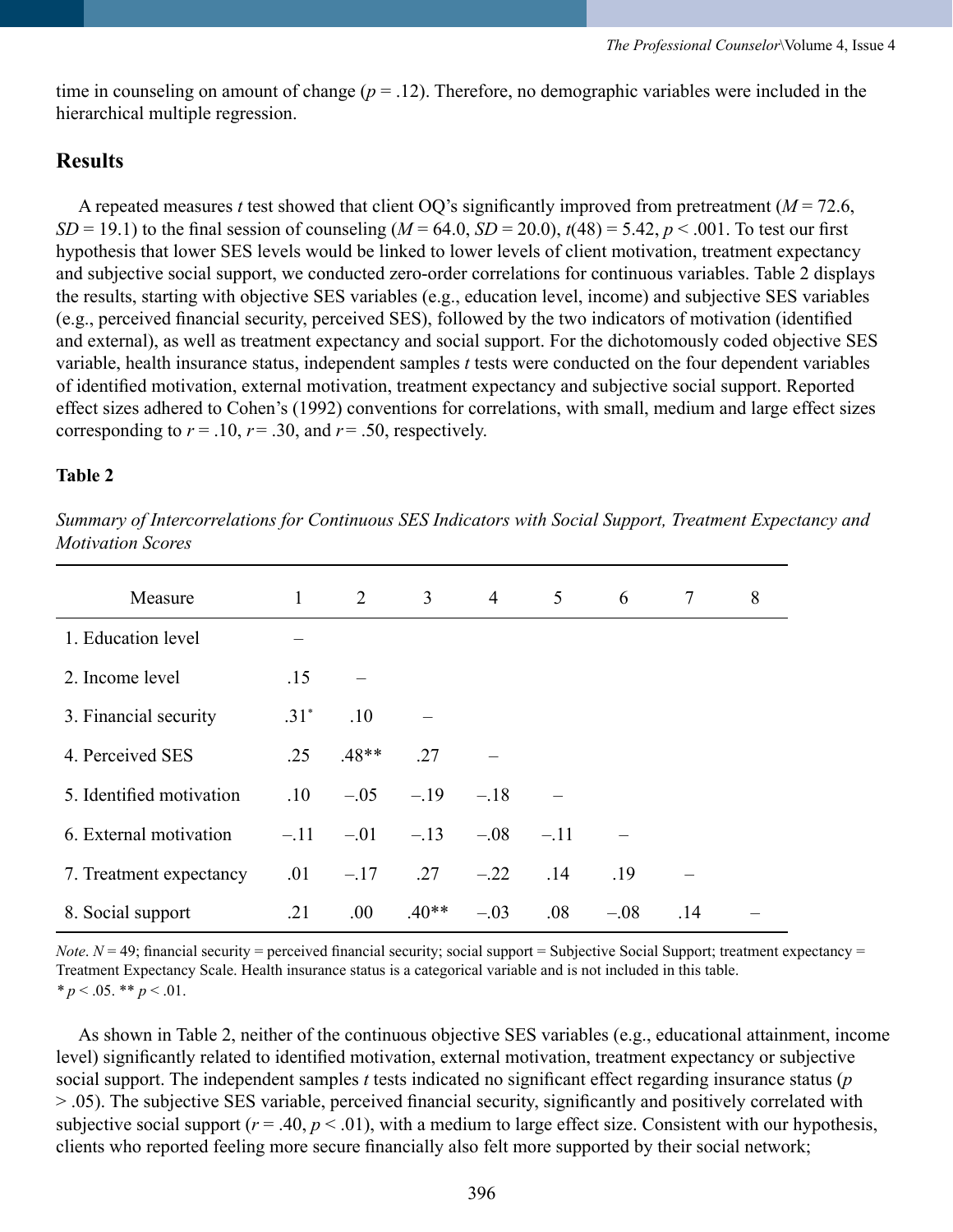conversely, clients feeling less supported by their social network felt less secure financially. The other subjective SES variable, perceived SES, did not significantly correlate with motivation, treatment expectancy or subjective social support. Therefore, the overall pattern of findings did not support the first hypothesis.

### **Hierarchical Multiple Regression Analysis**

We used hierarchical multiple regression to test the second hypothesis that objective SES variables (e.g., education level, income, health insurance status) and subjective SES variables (e.g., perceived financial security, perceived SES) predicted counseling outcome. In the first step of the hierarchy, we entered OQ pretest scores to control for initial differences in symptoms. In the second step, we entered objective and subjective SES variables. In the third step, we entered psychological variables (subjective social support, treatment expectancy and client motivation) to test whether these variables accounted for additional outcome variance beyond that which SES variables explained. Because we did not have hypotheses about the primacy of specific individual variables' effects on counseling outcome, we examined semipartial correlations (*sr*) to identify which predictors within each step had the greatest impact on outcome.

 Results of the hierarchical regression analysis appear in Table 3. Controlling for OQ pretest scores in the first step, results supported the hypothesis that SES variables significantly predicted counseling outcome, Δ*R*<sup>2</sup>  $= .05, F(5, 42) = 2.93, p < .05$ , a small to medium size effect. Taking into account the other predictors, the following two of the six SES variables significantly predicted outcome: education level and health insurance status. The semipartial correlations indicated that education level and health insurance status accounted for 3% and 4% of outcome variance, respectively, small to medium effect sizes. The beta coefficient for education indicated that for every unit increase in education, clients had, on average, a 3.6-point reduction in their final OO scores relative to their initial level  $(t = -2.49, p < .05)$ . Similarly, clients who had health insurance reported an average 8.7 OQ points greater positive change than those who did not have insurance  $(t = -2.60, p < .05)$ .

# **Table 3**

| Predictor                        | $r_{sp}$       | $\boldsymbol{B}$ | SEB          | $\beta$       | $R^2$               | $\boldsymbol{F}$       | df    |
|----------------------------------|----------------|------------------|--------------|---------------|---------------------|------------------------|-------|
| Baseline $-$ OQ pretest          | $.84**$        | 0.88             | 0.08         | 0.84          | 0.70                | 111.2                  | 1, 47 |
| Model 1                          |                |                  |              |               | $\Delta R^2$<br>.08 | $\Delta F$<br>$2.93**$ | 5, 42 |
| <b>Education</b> level<br>Income | $-.18*$<br>.12 | $-.63$<br>1.54   | 1.46<br>0.93 | $-.20$<br>.05 |                     |                        |       |
| Health insurance                 | $-.19*$        | $-8.67$          | 3.34         | $-.22$        |                     |                        |       |
| Financial security               | $-.01$         | $-0.12$          | 1.05         | $-.01$        |                     |                        |       |
| Perceived SES                    | $-.01$         | $-0.36$          | 3.58         | $-.01$        |                     |                        |       |
| Model 2                          |                |                  |              |               | .02                 | 0.90                   | 5, 37 |
| Social support                   | .01            | 0.71             | 4.22         | .02           |                     |                        |       |
| Treatment expectancy             | $-.10$         | $-3.30$          | 2.47         | $-.12$        |                     |                        |       |
| Identified regulation            | $-.06$         | $-3.22$          | 3.84         | $-.07$        |                     |                        |       |
| <b>External</b> motivation       | .13            | 4.06             | 2.28         | .16           |                     |                        |       |
| Amotivation                      | $-.09$         | $-3.42$          | 2.79         | $-.13$        |                     |                        |       |

# *Hierarchical Multiple Regression Analyses Predicting OQ Posttest Score*

*Note.*  $r_{sp}$  = semipartial correlation coefficient. Initial covariate in the first step was Outcome Questionnaire-45 pretest score. Negative signs indicate lower posttreatment symptoms. OQ = Outcome Questionnaire-45; financial security = perceived financial security; perceived SES = perceived socioeconomic status; social support = Subjective Social Support; treatment expectancy = Treatment Expectancy Scale; health insurance = Health Insurance Status; coding:  $no = 0$ ,  $yes = 1$ . *\*p* < .05. \*\**p* < .01.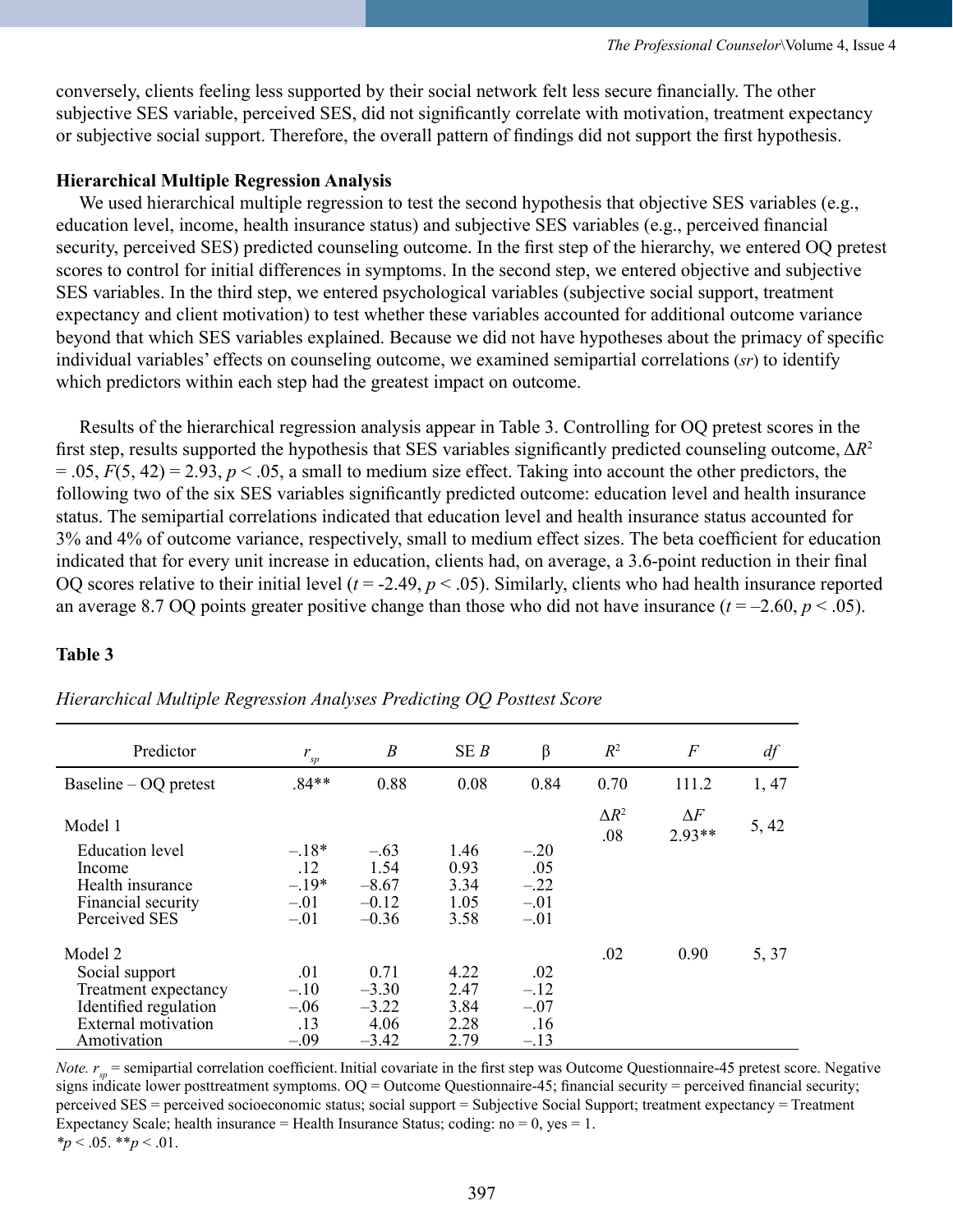In the third step of the regression, after controlling for both OQ pretest scores and SES variables, the psychological variables (subjective social support, treatment expectancy and client motivation) did not predict significantly more variance in outcome,  $\Delta R^2 = .02$ ,  $F(5, 37) = 0.90$ ,  $p > .05$ .

# **Discussion**

 Overall, SES variables significantly predicted counseling outcome. In particular, two of the objective SES variables—education level and health insurance status—each individually predicted greater improvement in counseling, explaining 3% and 4% of the outcome variance, respectively. Contrary to expectations, income level and the subjective SES variables did not predict outcome. Overall, our hypothesis that SES variables would relate to social support, treatment expectancy and motivation was not supported. However, the subjective SES variable—perceived financial security—significantly and positively related to subjective social support.

 Surprisingly, as a whole, SES variables did not correlate with clients' subjective sense of social support. The only exception was a significant positive link between subjective social support and perceived financial security. It may be that the perception of having sufficient funds to meet recent individual or family needs aligns with the perception of having a supportive social network. However, the finding that income level did not correlate with social support was interesting given the common perception among mental health workers that low-income clients lack social support (Krause & Borawski-Clark, 1995). In this study, from the perspectives of lower-income clients, there were no perceptions of support system deficits. The degree and frequency with which one experiences positive interactions with peers is the basis of the SSS instrument. Within SES research, social support measures may include community social support, as well as family and peers. The definition of social support may differ from participant to participant. One of the challenges of social support within SES is that lower-SES individuals often experience similar increased economic stressors to others in their social support network (Mickelson & Kubzansky, 2003). Therefore, a more limited study using multiple social support measures is a possible direction for future research.

 Though the first hypothesis was not supported, the results indicate a trend in the hypothesized direction, with higher perceived financial security being marginally related to treatment expectancy, accounting for  $7\%$ of the variance, a medium-sized effect. In other words, before counseling began, clients who reported a greater sense of financial security also had greater expectation of a positive treatment outcome. There was, however, no significant relationship between all other SES indicators and either motivation type. Given that this hypothesis was based on studies of perceptions among mental health professionals working with low-income clients (e.g., Dougall & Schwartz, 2011; Hillerbrand, 1988; Krause & Borawski-Clark, 1995; Leeder, 1996; Seccombe et al., 1998), it is possible that the findings are indicative of SES-related biases in the helping professions. That is, the overall findings of the present study did not reveal significant relationships between SES and social support, treatment expectancy or client motivation, even though clinicians have frequently reported beliefs that such relationships exist.

 Of the three objective SES variables, education level and health insurance status each predicted greater improvement in counseling. Education level is commonly used in poverty research, which shows that lower education is associated with decreased physical and mental health. For example, Goodman, Slap, and Huang (2003) found that lower household income and parental education were associated with depression and obesity. Similarly, SES studies using neighborhood indices such as zip code or concentrated populations with similar income levels often find lower-income communities facing challenges such as lack of quality education, lower education levels and fewer employment opportunities, with these chronic stressors impacting depressive symptoms (Groh, 2007).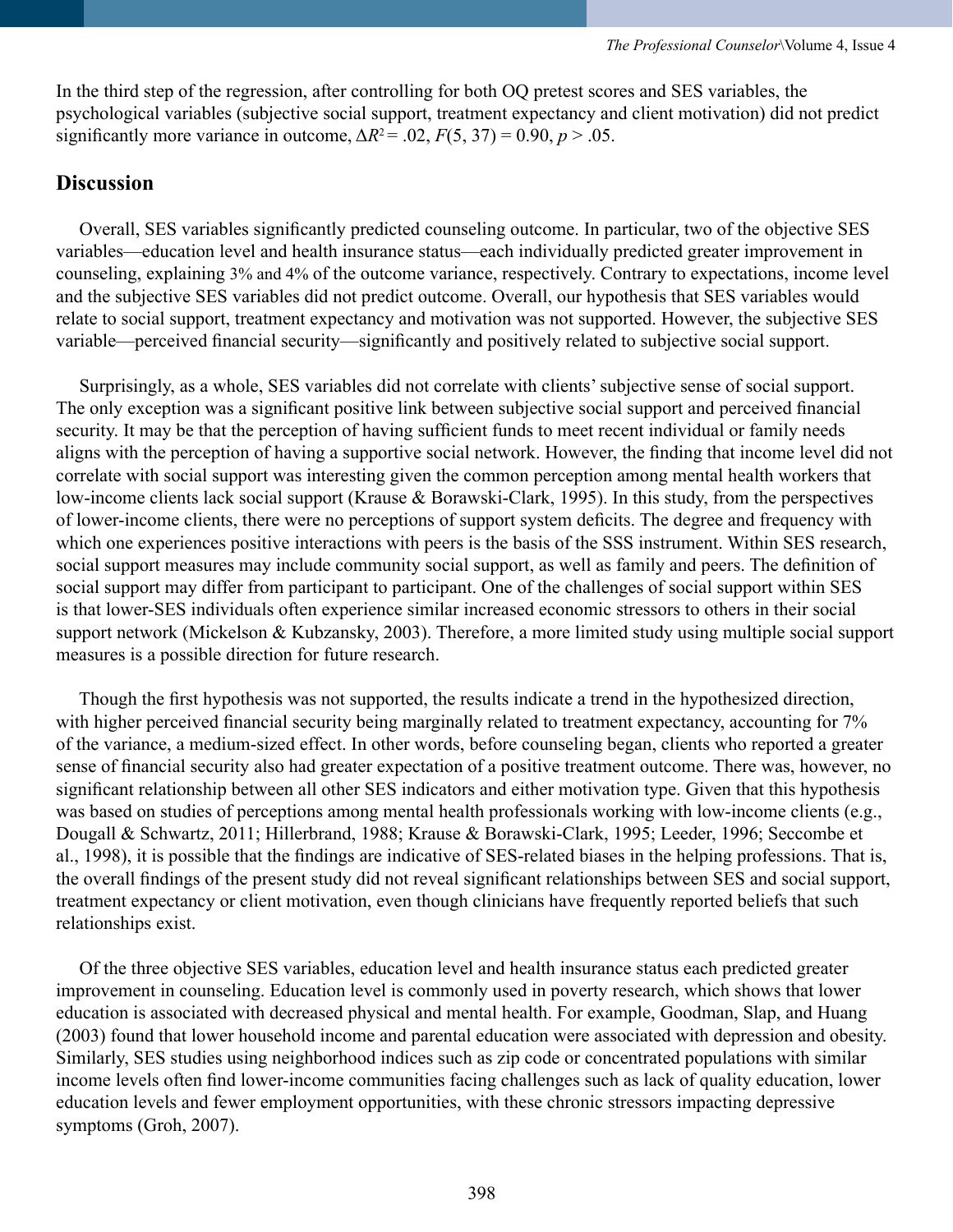The second finding of health insurance status contributing to improvements through counseling is particularly intriguing given that counseling services in the present study were offered at no cost. Arguably, access to health insurance provided a safety net, a positive external resource that allowed low- and high-income clients alike to focus on the internal work of change in counseling. That is, health insurance fulfilled a basic need, which in turn seemed to aid clients in benefiting from counseling. This finding is important given the recent attempts to obtain mental health parity. The Paul Wellstone and Pete Domenici Mental Health Parity and Addiction Equity Act (2008) was passed in an effort to reduce costs of mental health services by offering treatment continuously. Recent research highlights the political and societal complexity of mental health parity (Hernandez & Uggen, 2012). Within counseling, there is a lack of research focused on client outcomes and perceptions of healthcare. And in the present study, the finding of a relationship between perceptions of healthcare and outcomes was unexpected. Outside the counseling literature, recent studies focused on parity at the macro level have found disconnects between providers and consumers related to education. In a 2009 study in California, many consumers stated a need for increased education about parity (Rosenbach, Lake, Williams, & Buck, 2009). The current research direction focuses more on utilization and access issues and less on the impact on outcomes. The implications for counselors lie in the ability to provide individuals with easy access to mental healthcare and to reduce or remove the stigmatization often associated with receiving mental health services. Furthermore, current research suggests the need for service providers to educate clients on mental healthcare options. The myriad of choices, rules and requirements can be overwhelming for clients already experiencing elevated distress. In conclusion, counselors benefit the profession by advocating for clients and not being silent stakeholders. Further research is necessary to understand this finding and its implications for policy and service provisions.

 The present results show that subjective and objective measures collectively predicted outcomes. Within the counseling literature, there are few studies that both empirically study subjective and objective measures, as well as examine SES measures with clinical outcomes in counseling. The results also support the premise that SES is a complex variable warranting further empirical inquiry in counseling research (Liu, 2011). If SES is predictive of client outcomes in a counseling training program, then further research to investigate discrete variables and causal relationships is necessary. Current trends in SES health research involve the inclusion of subjective measures. Studies have shown that subjective low SES is linked to poorer health outcomes (Adler et al., 2000). Professional counselors can both emulate the current health research already using both subjective and objective measures in clinical outcomes and forge their own SES research agenda.

### **Limitations**

 Several methodological limitations warrant attention. First, the small sample size, comprised mostly of Caucasian and female clients, limits the generalizability of this study. Given that SES is linked with race and gender (Pope-Davis & Coleman, 2001), a heterogeneous sample would enrich the study's findings. Along those lines, it is conceivable that the health insurance–outcome link in this study was a spurious correlation that might be accounted for by a third unmeasured variable. In short, the sample of convenience and the naturalistic correlational design reduces internal validity. Though each counselor had similar coursework prior to practicum, counselor trainees were not the same. We made no attempt to control variables such as counseling approach, counselor competence or client diagnosis; each of these variables may have changed the results of this study. Finally, a possible confounding contextual factor was that this study occurred within a time of significant economic challenge. Similar to mandated healthcare and parity, the economic contexts in which SES studies occur are important areas for further study. Despite these limitations, the study provides important contributions and has implications for further research.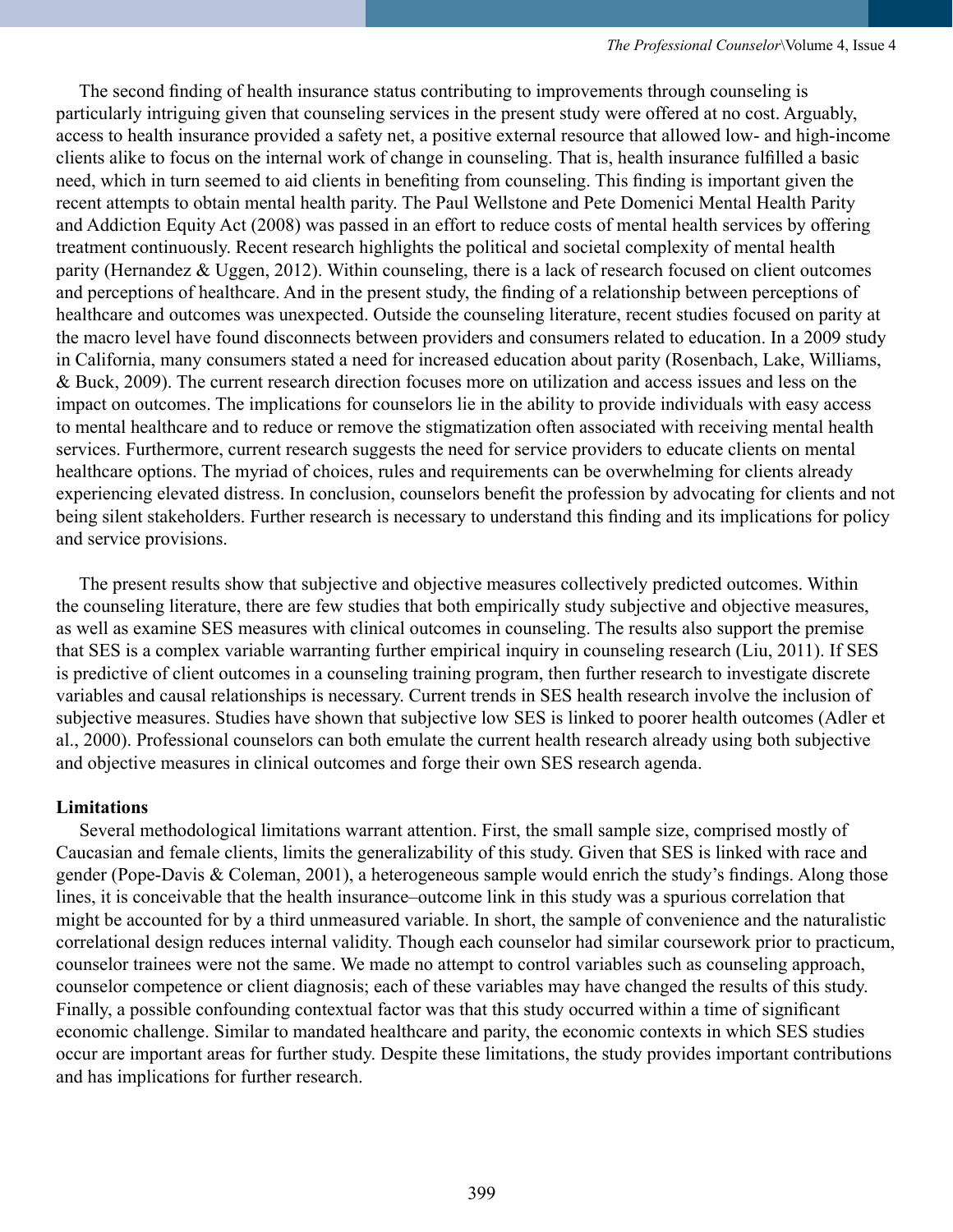### **Implications and Future Research**

 The results of the present study are consistent with the work of researchers who have argued that SES variables have complex relationships with one another and with mental health (Liu, 2011). When measured together, subjective and objective SES measures impacted clinical outcomes. As individual variables, however, only educational level and health insurance status predicted improved outcome. Indices of SES have not evolved to the point that they can be measured with discrete variables. Counseling SES research would benefit from further development of SES indices, as well as comprehensive studies using measures as a whole within broader contextual issues to fully understand the utility in mental health counseling research.

 Results also show that clients who had access to health insurance experienced greater amelioration of symptoms even though counseling services in the present study were provided at no cost. This result was unexpected and must be studied further. Future research might examine whether access to insurance satisfies a basic need of security, which, in turn, improves counseling outcomes. Increasingly, states are incorporating mental health parity (Paul Wellstone and Pete Domenici Mental Health Parity and Addiction Equity Act, 2008); therefore, studies must review the long-term effects associated with clinical outcomes and cost-effectiveness. Regarding short-term findings, Lang (2013) found that suicide rates were significantly reduced when states required parity between physical and mental health benefits. Also, studies controlling for counselor and client differences are needed. For example, an experimental design might examine counselor countertransference regarding lower-SES clients. Results might show how much counselor perceptions could be altered on the one hand, and biased on the other. This study also indicates a further need for counselors to understand the contextual influences of SES with regard to counseling outcome. It is important for counselors to embody the full characteristics of their professional identity—including that of mental health advocate—to address SES issues involving both misconceptions and gaps in SES research.

# **Conclusion**

 The present study contributes to the body of knowledge regarding the effect of client SES on counseling outcome. Results show that higher education and access to health insurance—even at a free counseling clinic may improve counseling outcome. For all clients, possession of health insurance augmented the amount of improvement. Although these findings should be regarded as tentative, SES appears to be an important client variable affecting the success of counseling and meriting further research. The results also underscore the need for a comprehensive SES measure to gain a more complete picture of how SES influences counseling outcome. Finally, we found no links between lower SES levels and motivation, treatment expectancy and perceived social support. An important implication for the practicing counselor is to value the nuances of SES as potential influences on client outcome. Counselors would benefit from exploring potential SES stressors with clients and accessible resources to minimize mental health stressors and improve counseling outcomes.

### *Conflict of Interest and Funding Disclosure*

*The authors reported no conflict of interest or funding contributions for the development of this manuscript.*

# **References**

Adler, N. E., Epel, E. S., Castellazzo, G., & Ickovics, J. R. (2000). Relationship of subjective and objective social status with psychological and physiological functioning: Preliminary data in healthy white women. *Health Psychology*, *19*, 586–592. doi:10.1037/0278-6133.19.6.586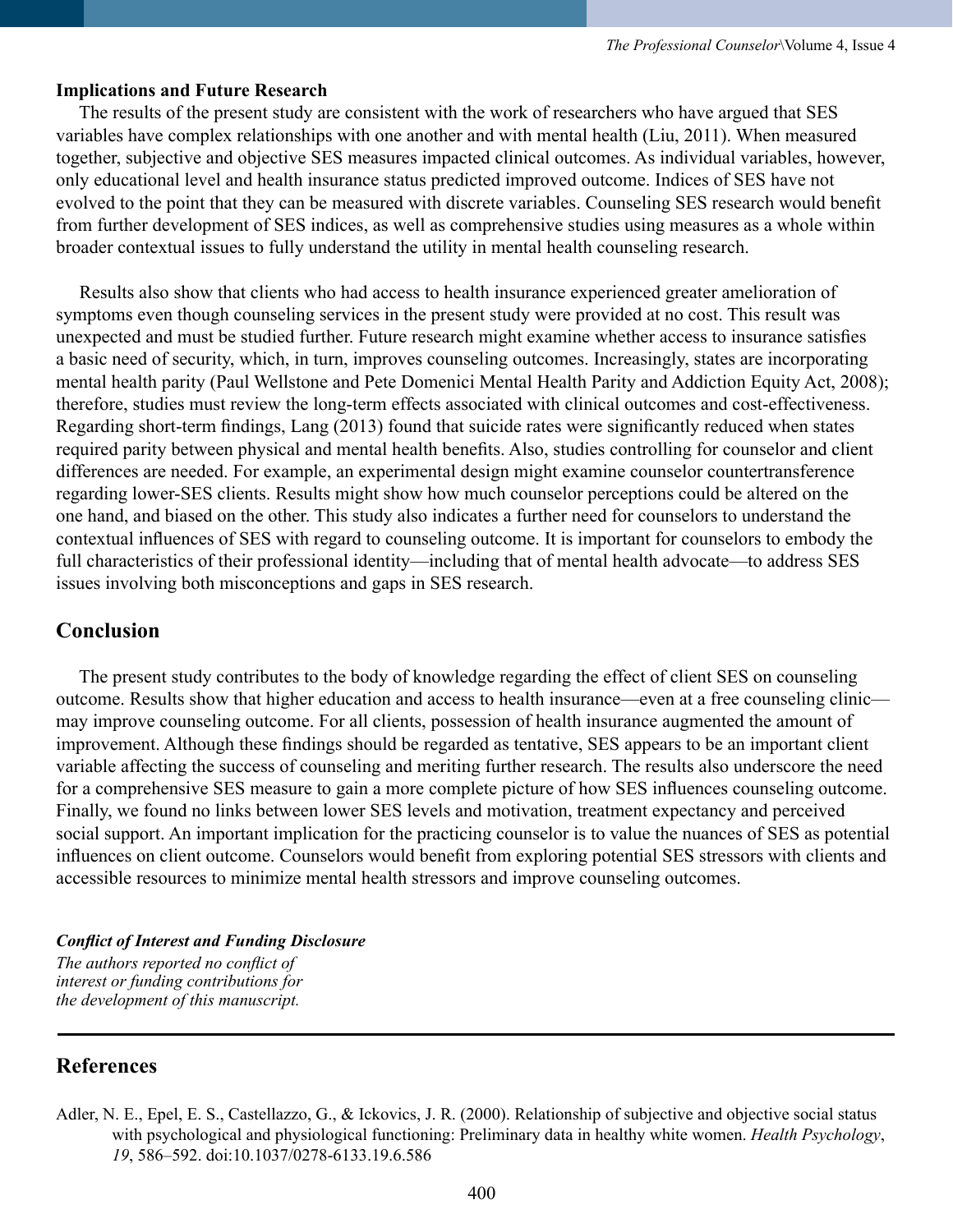- Beatty, D. L., Kamarck, T. W., Matthews, K. A., & Shiffman, S. (2011). Childhood socioeconomic status is associated with psychosocial resources in African Americans: The Pittsburgh Healthy Heart Project. *Health Psychology*, *30*, 472–480. doi:10.1037/a0024304
- Blazer, D., Hybels, C., & Hughes, D. C. (1990). *Duke social support index.* Princeton, NJ: Educational Testing Service.
- Blustein, D. L., Chaves, A. P., Diemer, M. A., Gallagher, L. A., Marshall, K. G., Sirin, S., & Bhati, K. S. (2002). Voices of the forgotten half: The role of social class in the school-to-work transition. *Journal of Counseling Psychology*, *49*, 311–323. doi:10.1037//0022-0167.49.3.311
- Braveman, P. A., Cubbin, C., Egerter, S., Chideya, S., Marchi, K. S., Metzler, M., & Posner, S. (2005). Socioeconomic status in health research: One size does not fit all. *The Journal of the American Medical Association*, *294*, 2879– 2888. doi:10.1001/jama.294.22.2879
- Clarkin, J. F., & Levy, K. N. (2004). The influence of client variables on psychotherapy. In M. J. Lambert (Ed.), *Bergin & Garfield's handbook of psychotherapy and behavior change* (5th ed., pp. 194–226). New York, NY: Wiley & Sons.
- Cohen, J. (1992). A power primer. *Psychological Bulletin*, *112*, 155–159. doi:10.1037/0033-2909.112.1.155
- Cohen, J., Cohen, P., West, S. G., & Aiken, L. S. (2003). *Applied multiple regression/correlation analysis for the behavioral sciences* (3rd ed.). Mahwah, NJ: Erlbaum.
- Dennis, E. F., Webb, D. A., Lorch, S. A., Mathew, L., Bloch, J. R., & Culhane, J. F. (2012). Subjective social status and maternal health in a low income urban population. *Maternal and Child Health Journal*, *16*, 834–843. doi:10.1007/ s10995-011-0791-z
- Doerfler, L. A., Addis, M. E., & Moran, P. W. (2002). Evaluating mental health outcomes in an inpatient setting: Convergent and divergent validity of the OQ-45 and BASIS-32. *The Journal of Behavioral Health Services & Research*, *29*, 394–403.
- Dougall, J. L., & Schwartz, R. C. (2011). The influence of client socioeconomic status on psychotherapists' attributional biases and countertransference reactions. *American Journal of Psychotherapy*, *65*, 249–265.
- Duncan, O. D. (1961). A socioeconomic index for all occupations. In A. J. Reiss, Jr., O. D. Duncan, P. K. Hatt, & C. C. North (Eds.), *Occupations and social status* (pp. 109–138). New York, NY: Free Press.
- Eaton, W. W., Muntaner, C., Bovasso, G., & Smith, C. (2001). Socioeconomic status and depressive syndrome: The role of inter- and intra-generational mobility, government assistance, and work environment. *Journal of Health and Social Behavior*, *42*, 277–294. doi:10.2307/3090215
- Falconnier, L. (2009). Socioeconomic status in the treatment of depression. *American Journal of Orthopsychiatry*, *79*, 148–158. doi:10.1037/a0015469
- Feagin, J. R. (1975). *Subordinating the poor: Welfare and American beliefs.* Englewood Cliffs, NJ: Prentice Hall.
- Goodman, E., & Huang, B. (2001). Socioeconomic status, depression, and health service utilization among adolescent women. *Women's Health Issues*, *11*, 416–426. doi[:10.1016/S1049-3867\(01\)00077-9](http://dx.doi.org/10.1016%2FS1049-3867%2801%2900077-9)
- Goodman, E., Slap, G. B., & Huang, B. (2003). The public health impact of socioeconomic status on adolescent depression and obesity. *American Journal of Public Health*, *93*, 1844–1850. doi:10.2105/AJPH.93.11.1844
- Groh, C. J. (2007). Poverty, mental health, and women: Implications for psychiatric nurses in primary care settings. *Journal of American Psychiatric Nurses Association*, *13*, 267–274. doi:10.1177/1078390307308310
- Hays, D. G. (2010). Introduction to *counseling outcome research and evaluation*. *Counseling Outcome Research and Evaluation*, *1*, 1–7. doi:10.1177/2150137809360006
- Hernandez, E. M., & Uggen, C. (2012). Institutions, politics, and mental health parity. *Society and Mental Health*, *2*, 154– 171. doi:10.1177/2156869312455436
- Hill, C. E., & Lambert, M. J. (2004). Methodological issues in studying psychotherapy processes and outcome. In M. J. Lambert (Ed.), *Bergin & Garfield's handbook of psychotherapy and behavior change* (5th ed., pp. 84–135). New York, NY: Wiley & Sons.
- Hillerbrand, E. (1988). The relationship between socioeconomic status and counseling variables at a university counseling center. *Journal of College Student Development*, *29*, 250–254.
- Hollingshead, A. B. (2011). Four factor index of social status. *Yale Journal of Sociology*, *8*, 21–52.
- Irwin, J., LaGory, M., Richey, F., & Fitzpatrick, K. (2008). Social assets and mental distress among the homeless: Exploring the roles of social support and other forms of social capital on depression. *Social Science and Medicine*, *67*, 1935–1943. doi:10.1016/j.socscimed.2008.09.008
- Kluegel, J. R., & Smith, E. R. (1986). *Beliefs about inequality: Americans' views of what is and what ought to be.*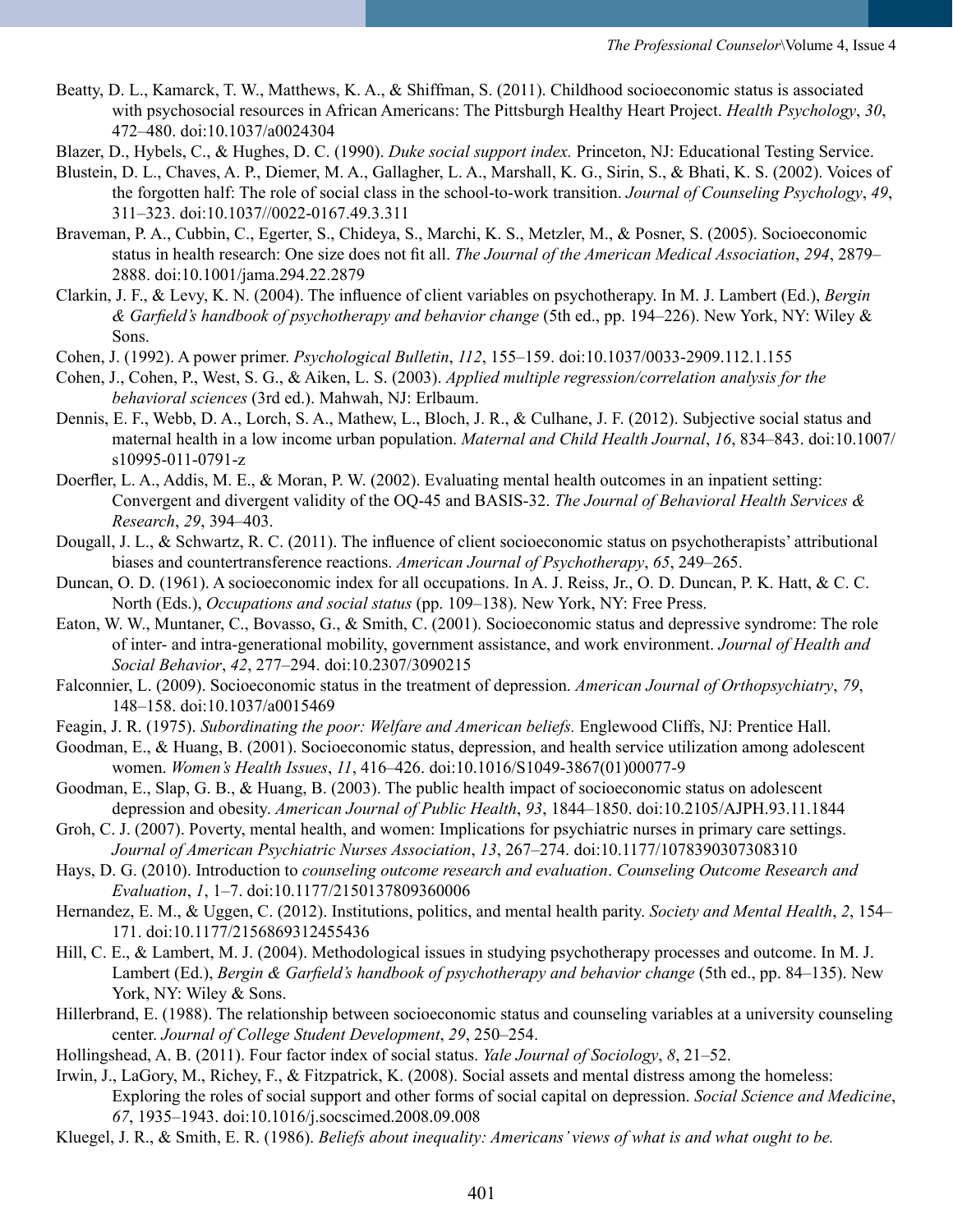Piscataway, NJ: Aldine Transaction Publications.

- Kraus, M. W., Adler, N., & Chen, T.-W. D. (2013). Is the association of subjective SES and self-rated health confounded by negative mood? An experimental approach. *Health Psychology*, *32*, 138–145. doi:10.1037/a0027343
- Krause, N., & Borawski-Clark, E. (1995). Social class differences in social support among older adults. *The Gerontologist*, *35*, 498–508. doi:10.1093/geront/35.4.498
- Lambert, M. J., Hansen, N. B., Umphress, V., Lunnen, K., Okiishi, J., & Burlingame, G. (2003). *Administration and scoring manual for the Outcome Questionnaire* (OQ-45.2). Orem, UT: American Professional Credentialing Services LLC.
- Lang, M. (2013). The impact of mental health insurance laws on state suicide rates. *Health Economics*, *22*, 73–88. doi:10.1002/hec.1816
- Leeder, E. (1996). Speaking rich people's words: Implications of a feminist class analysis of psychotherapy. *Women & Therapy*, *18*(3–4), 45–57. doi:10.1300/J015v18n03\_06
- Leibert, T. W. (2010). Brief client self-report predictors of psychological distress: Implications for counseling outcome studies. *Counseling Outcome Research and Evaluation*, *1*(2), 50–67. doi:10.1177/2150137810373612
- Liu, W. M. (2011). *Social class and classism in the helping professions: Research, theory, and practice.* Thousand Oaks, CA: Sage.
- Liu, W. M., Soleck, G., Hopps, J., Dunston, K., & Pickett, T., Jr. (2004). A new framework to understand social class in counseling: The social class worldview model and modern classism theory. *Journal of Multicultural Counseling and Development*, *32*, 95–122. doi:10.1002/j.2161-1912.2004.tb00364.x
- Meyer, B., Pilkonis, P. A., Krupnick, J. L., Egan, M. K., Simmens, S. J., & Sotsky, S. M. (2002). Treatment expectancies, patient alliance, and outcome: Further analyses from the National Institute of Mental Health Treatment of Depression Collaborative Research Program. *Journal of Consulting and Clinical Psychology*, *70*, 1051–1055.
- Mickelson, K. D., & Kubzansky, L. D. (2003). Social distribution of social support: The mediating role of life events. *American Journal of Community Psychology*, *32*, 265–281. doi:10.1023/B:AJCP.0000004747.99099.7e
- Muntaner, C., Eaton, W. W., Miech, R., & O'Campo, P. (2004). Socioeconomic position and major mental disorders. *Epidemiologic Reviews*, *26*, 53–62. doi:10.1093/epirev/mxh001
- Ogles, B. M., Lambert, M. J., & Fields, S. A. (2002). *Essentials of outcome assessment.* Hoboken, NJ: Wiley.
- Paul Wellstone and Pete Domenici Mental Health Parity and Addiction Equity Act of 2008, Pub. L. No. 110–343, § 512 Stat. 3881–3893 (2008).
- Pelletier, L. G., Tuson, K. M., & Haddad, N. K. (1997). Client motivation for therapy scale: A measure of intrinsic motivation, extrinsic motivation, and amotivation for therapy. *Journal of Personality Assessment*, *68*, 414–435. doi:10.1207/s15327752jpa6802\_11
- Petry, N. M., Tennen, H., & Affleck, G. (2000). Stalking the elusive client variable in psychotherapy research. In C. R. Snyder & R. E. Ingram (Eds.), *Handbook of psychological change: Psychotherapy processes and practices for the 21st century* (pp. 88–108). New York, NY: Wiley & Sons.
- Pope-Davis, D. B., & Coleman, H. L. K. (Eds.). (2001). *The intersection of race, class, and gender in multicultural counseling*. Thousand Oaks, CA: Sage.
- Pope-Davis, D. B., Ligiero, D. P., Liang, C., & Codrington, J. (2001). Fifteen years of the *journal of multicultural counseling and development*: A content analysis. *Journal of Multicultural Counseling and Development*, *29*, 226– 238. doi:10.1002/j.2161-1912.2001.tb00466.x
- Ratts, M. J., Lewis, J. A. & Toporek, R. L. (Eds.). (2010). *ACA advocacy competencies: A social justice framework for counselors.* Alexandria, VA: American Counseling Association.
- Rosenbach, M. L., Lake, T. K., Williams, S. R., & Buck, J. A. (2009). Implementation of mental health parity: Lessons from California, *Psychiatric Services*, *60*, 1589–1594. doi:10.1176/appi.ps.60.12.1589
- Ryan, R. M., & Deci, E. L. (2000). Self-determination theory and the facilitation of intrinsic motivation, social development, and well-being. *American Psychologist*, *55*, 68–78. doi:10.1037/0003-066X.55.1.68
- Seccombe, K., James, D., & Walters, K. B. (1998). "They think you ain't much of nothing": The social construction of the welfare mother. *Journal of Marriage and the Family*, *60*, 849–865. doi:10.2307/353629
- Smith, L., Chambers, D. A., & Bratini, L. (2009). When oppression is the pathogen: The participatory development of socially just mental health practice. *American Journal of Orthopsychiatry*, *79*, 159–168. doi:10.1037/a0015353
- Sotsky, S. M., Glass, D. R., Shea, M. T., Pilkonis, P. A., Collins, J. F., Elkin, I., . . . Moyer, J. (1991). Patient predictors of response to psychotherapy and pharmacotherapy: Findings in the NIMH treatment of depression collaborative